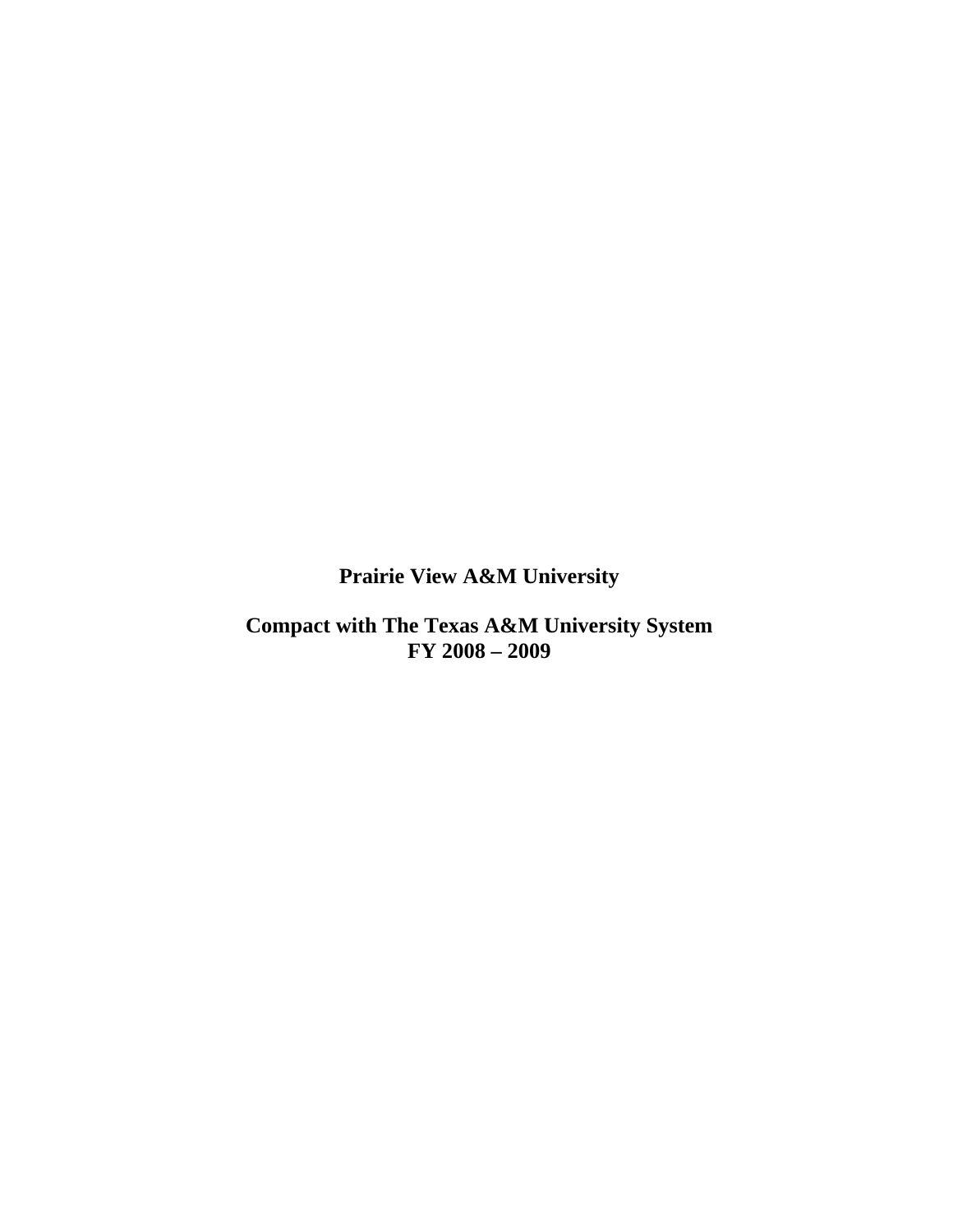#### **MISSION, VISION, and CEO STATEMENT**

Prairie View A&M University (PVAMU) is proud of its heritage of being an historically black university (HBCU) with a rich history of providing a "total education" for its students. From its start in the decade after the Civil War, when PVAMU provided educational opportunities to ex-slaves, down to the present when we enroll a significant number of first generation college students as well as an increasing number of high achieving students who are often the progeny of our alums, PVAMU has emphasized forming a solid educational base upon which graduates could build their lives or further their education. For more than 130 years, PVAMU has trained those who entered professions as engineers, teachers, nurses, ministers, civil servants, military officers, and had its graduates attend medical, law, and graduate programs. This excellent education, with its emphasis on the "basics" has helped our graduates succeed. As we move forward, while we will always draw inspiration from and highlight our legacy as an HBCU, PVAMU must reach out and attract other under-represented groups including Hispanic; white, non-Hispanic; and others who can benefit from attending the University. PVAMU must embrace diversity because it will benefit our own students and it will benefit all of American society. Diversity is the right thing for PVAMU to do. After all, PVAMU can write the primer on the cost of exclusion of groups based upon race or origin and has no interest in promoting any separation or discrimination in any form.

As we continue to improve on the legacy of excellence in education, we will become an institution of choice for students, not just for those whose parents and grandparents are alums and not merely because it is close to their homes or it is relatively affordable, but because the University is recognized for the valuable education it provides. PVAMU will do an even better job in preparing students for the next level, whether graduate or professional programs or the labor force. We will continue producing students who are socially and culturally intelligent. Through exposure to leadership opportunities and an emphasis on reading, our goal is for our students to leave with a better understanding of culture, race, and diversity.

In addition to our basic core programs and general education programs, more and more PVAMU will be recognized for outstanding professional programs, such as Engineering, Nursing, Business and Architecture. These programs have achieved specialized accreditation, and their graduates will excel at licensure and/or job placement. Students from any background, culture or ethnicity will be attracted to such programs, which will offer excellence both in and outside the classroom through leadership, service-learning, internship, and study abroad experiences.

At PVAMU, we have discussed the challenge and opportunity of our dual mission. As one of only three institutions named in the Texas Constitution as "an institution of the first class," PVAMU has been elevated to a place that raises the bar and that changes the historic measurement of its value and performance. The other part of that dual mission has to do with PVAMU's legislative designation as a special purpose institution that must focus on the underserved. Simply stated, this means we are often faced with educating students who are under prepared for college-level curricula. When reviewing the State's "Closing the Gap" goals, the value of educating these first generation and economically disadvantaged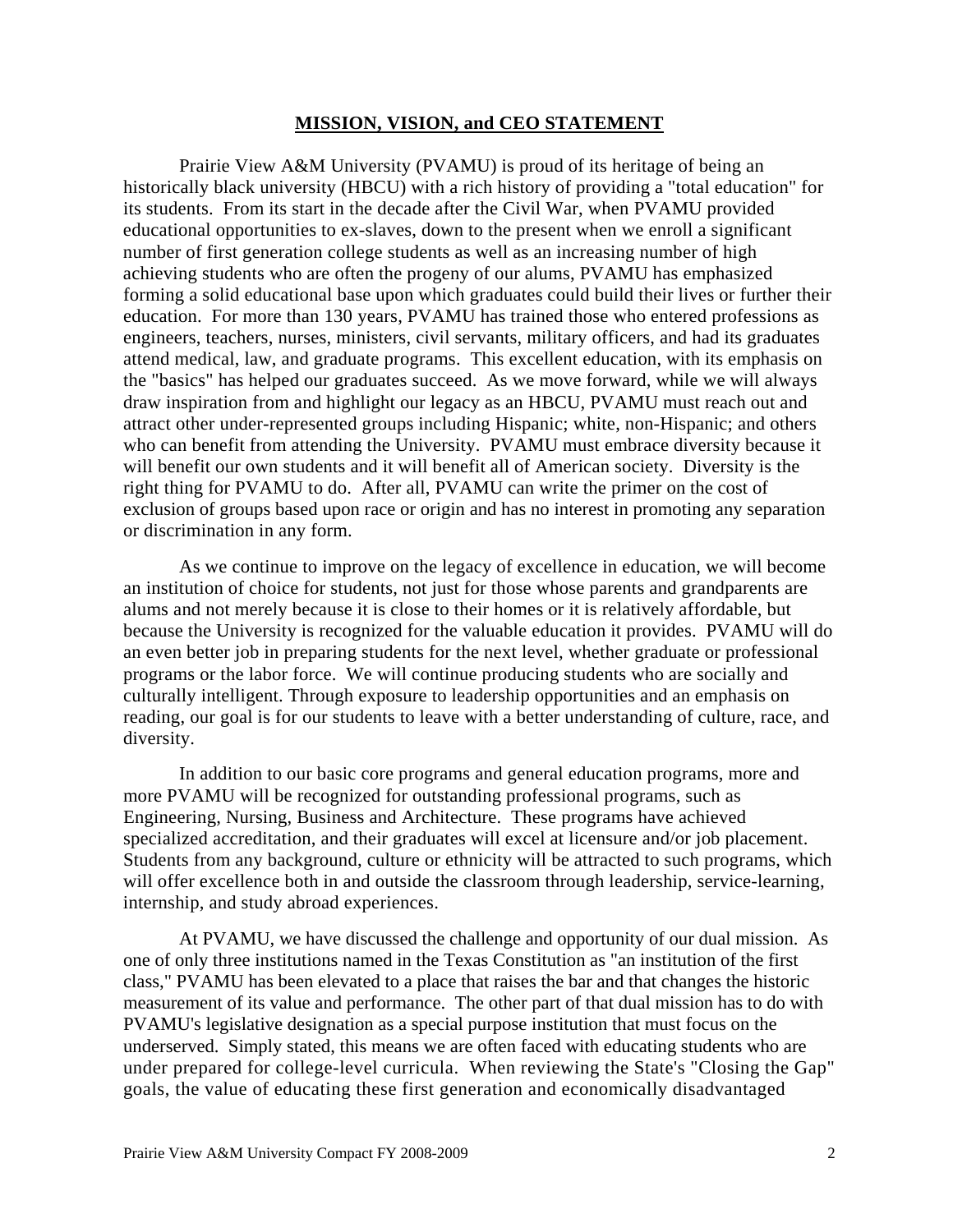students becomes apparent. Indeed, if a university like Prairie View A&M University does not support the educational goals of students who need a chance, then what happens to them? Indeed, what will the impact of their lack of an education be on the State's economy and our nation?

Our challenge is how to articulate this dual mission, to continue to improve in every area, and to raise awareness about our unique position. As President, I fully understand the need to be accountable, and along with my administrative team and the rest of the University, we will meet the requirements placed on PVAMU under the State's new Academic Development Initiative (ADI). At the same time, it is important that the Texas A&M University System and I continue to educate important decision-makers while we strive for excellence in every level of our academic programs. We must do this in a substantive way that is not based on excuses, but grounded in the reality of our dual mission as both a " special purpose institution" that serves the socio-economically disadvantaged and a "institution of the first class" that educates future leaders and scholars who resemble students who are enrolled at the state's other two institutions of the first class.

As President, I have the responsibility to ensure that Prairie View has adequate leadership at every level. One of my goals is to turn a "culture of entitlement" to one of mentoring and the reliance on evidence-based performance. Simply stated, PVAMU must have administrators who understand their responsibility, not only to lead their respective areas, but also to mentor, equip, and train individuals who are capable and prepared to assume leadership positions.

PVAMU must have faculty who understand their important role in the teaching and research areas, and above all, in mentoring and inspiring our students. As a Level V institution with the Commission on Colleges (COC), Southern Association of Colleges and Schools (SACS), we are committed to increasing the level of relevant research and research-based scholarship. I am committed to recruiting and hiring faculty with strong research agendas and providing the requisite support for those efforts. While research is critical to so many areas of this University, we do not underestimate the value of quality teaching. Given the extreme teaching loads that so many of our professors manage, and the strong student demand for quality instruction, excellent teaching must be rewarded and nurtured. To that end, I recently presented the inaugural President's Award for Excellent Teaching. Each College nominated an individual, and one winner was selected from the nine nominees. All college level winners received some recognition and reward.

This brief statement is not an exhaustive list of challenges and objectives, but they are critical. **Navigating them to a successful conclusion or even a successful progression will have lasting positive results for this historic institution.** Upon being named President in July 2003, I stated that no matter the level of our programs, we needed to improve. If a program was good, I wanted to make it better. The better programs needed to become the best programs. We are moving toward that objective. Our faculty, administrators and students are rising to that charge, and we will keep improving with excellence as the primary goal.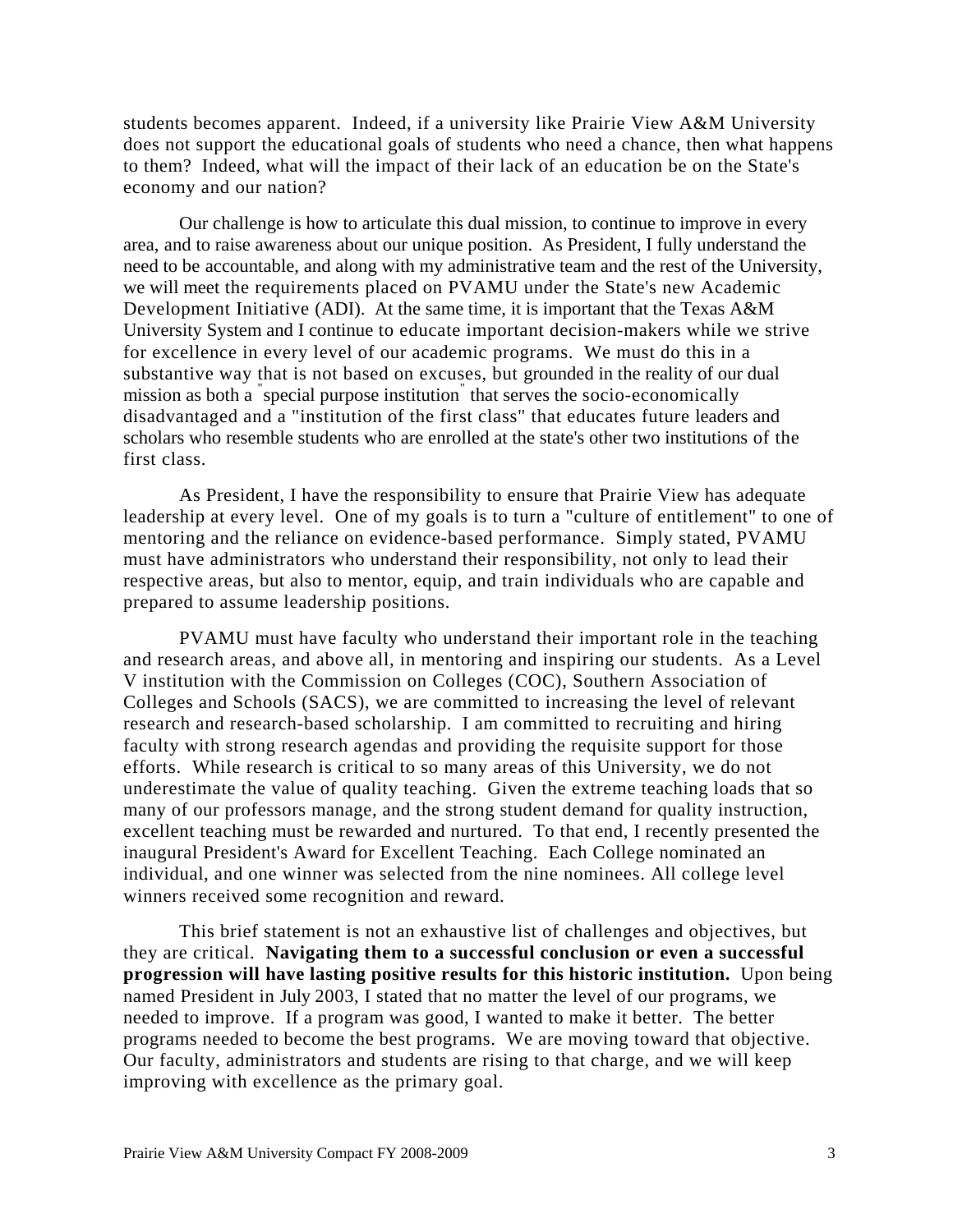## **Priority #1: Strengthen the Quality of Academic Programs**

Link to Strategic Plan: University Goals #1, #2, #6

## **1st Objective of Priority #1: Achieve the performance improvement targets set forth in the Academic Development Initiatives program.**

Strategies:

- 1. By December 1, 2007, communicate the specific performance goals to the affected Deans, Department Heads, and Directors.
- 2. By January 16, 2008, develop a "Compact" with each affected Dean, Department Head, and Director regarding the specific activities that will be undertaken to achieve the identified performance goals.
- 3. Require monthly progress reports be submitted from each affected Dean, Department Head, and Director to the Office of Institutional Research by the fifth working day following the end of the month.
- 4. Require a compilation report from the Office of Institutional Research to the President, Provost, and Vice President for Business Affairs by the tenth working day following the end of the month.
- 5. Hold progress meetings as needed with Deans, Department Heads, and Directors who are not meeting their stated goals to make mid-course adjustments in their operating plans.
- 6. Conduct semi-annual progress meetings with affected Deans, Department Heads, and Directors during December and May to ensure required performance goals remain their operating priority.
- 7. Communicate annually with the Chancellor and Vice Chancellor for Academic Affairs regarding progress toward goal achievement, barriers to achievement, and plan adjustments.

Performance Measures:

- 1. Developmental/Remedial Education
	- a. 4% increase in the number of students exiting the developmental course sequence within one year measured at the end of the 2007-2008 fiscal year as compared to the 2006-2007 fiscal year.
	- b. 8% increase in the number of students existing the developmental course sequence within one year measured at the end of the 2008-2009 fiscal year as compared to the 2006-2007 fiscal year.
- 2. Undergraduate Medical Academy
	- a. 7% increase in the number of students accepted into medical school for Fall 2008 as compared to Fall 2007.
	- b. 17% increase in the number of students accepted into medical school for Fall 2009 as compared to Fall 2007.
- 3. University Scholars
	- a. Addition of ten (10) students to the program by Fall 2009 as compared to Fall 2008.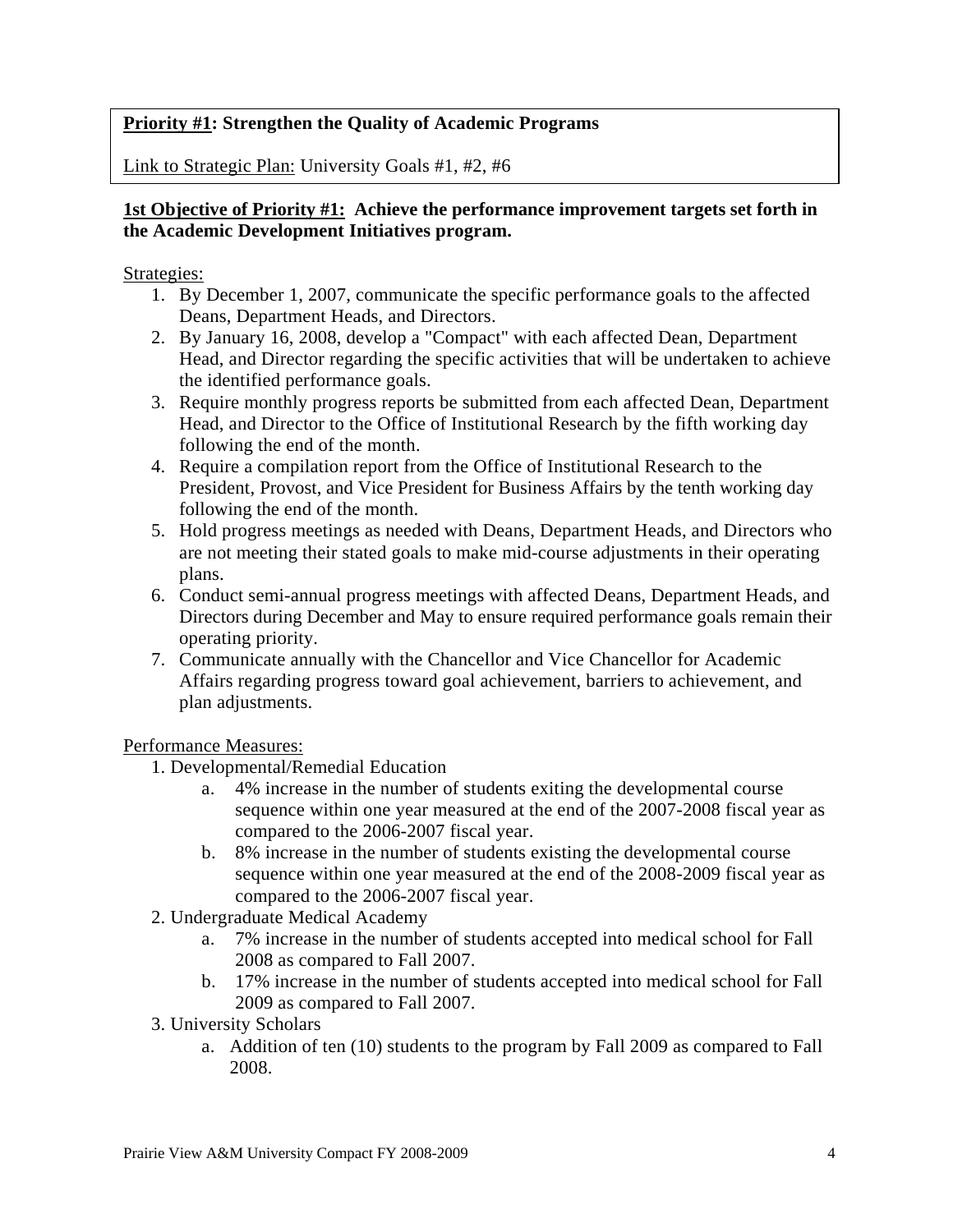- b. Addition of ten (10) students to the program by Fall 2010 as compared to Fall 2009.
- 4. ACCESS
	- a. 5% increase in the number of students participating in the summer 2008 bridge program as compared to summer 2007.
	- b. 10% increase in the number of students participating in the summer 2009 bridge program as compared to summer 2007.
- 5. University College
	- a. 5% increase in the persistence rate of full-time freshmen in Fall 2008 as compared to Fall 2007.
	- b. 9% increase in the persistence rate of full-time freshmen in Fall 2009 as compared to Fall 2007.
- 6. Educational Leadership
	- a. 7% increase in external funds as compared to 2006-2007.
	- b. 15% increase in external funds as compared to 2006-2007.
- 7. Educator Preparation
	- a. 3% increase in program completers TExES pass rates for 2008-2009 as compared to 2006-2007.
	- b. 5% increase in program completers TExES pass rates for 2009-2010 as compared to 2006-2007.
- 8. Licensure Improvement
	- a. 10% improvement in the pass rate of selected program(s) in the following fiscal year as compared with the pass rates in the 2006-2007 fiscal year.
	- b. 25% improvement in the pass rate of selected program(s) in the following fiscal year as compared with the pass rates in the 2006-2007 fiscal year.
- 9. Nursing-Maintain licensure rate in the  $90<sup>th</sup>$  percentile.
- 10. "Gatekeeper" Course Tutoring
	- a. 5% increase in the number of students who earn A, B, or C in each gatekeeper course in Fall 2008 as compared to Fall 2007.
	- b. 10% increase in the number of students who earn A, B, or C in each gatekeeper course in Fall 2009 as compared to Fall 2007.
- 11. Mathematics
	- a. 5% increase in the number of students exiting MATH 1113 with a grade  $>$  C in Fall 2008 as compared to Fall 2007.
	- b. 10% increase in the number of students exiting MATH 1113 with a grade  $>$  C in Fall 2009 as compared to Fall 2007.

Budget Impact and/or Resources Required:

Note: Amounts shown below are for FY08. Amounts may change for FY09 in order to ensure progress toward performance measures. However, the source of funds will remain the Academic Development Initiative funds.

- 1. Developmental/Remedial Education, ADI Account #170625, \$200,508
- 2. Undergraduate Medical Academy, ADT Account #172170, \$1,005,476
- 3. University Scholars, ADT Account #178011, \$79,731
- 4. ACCESS, ADI Account #178027, \$399,390
- 5. University College, ADI Account #178028, \$1,208,136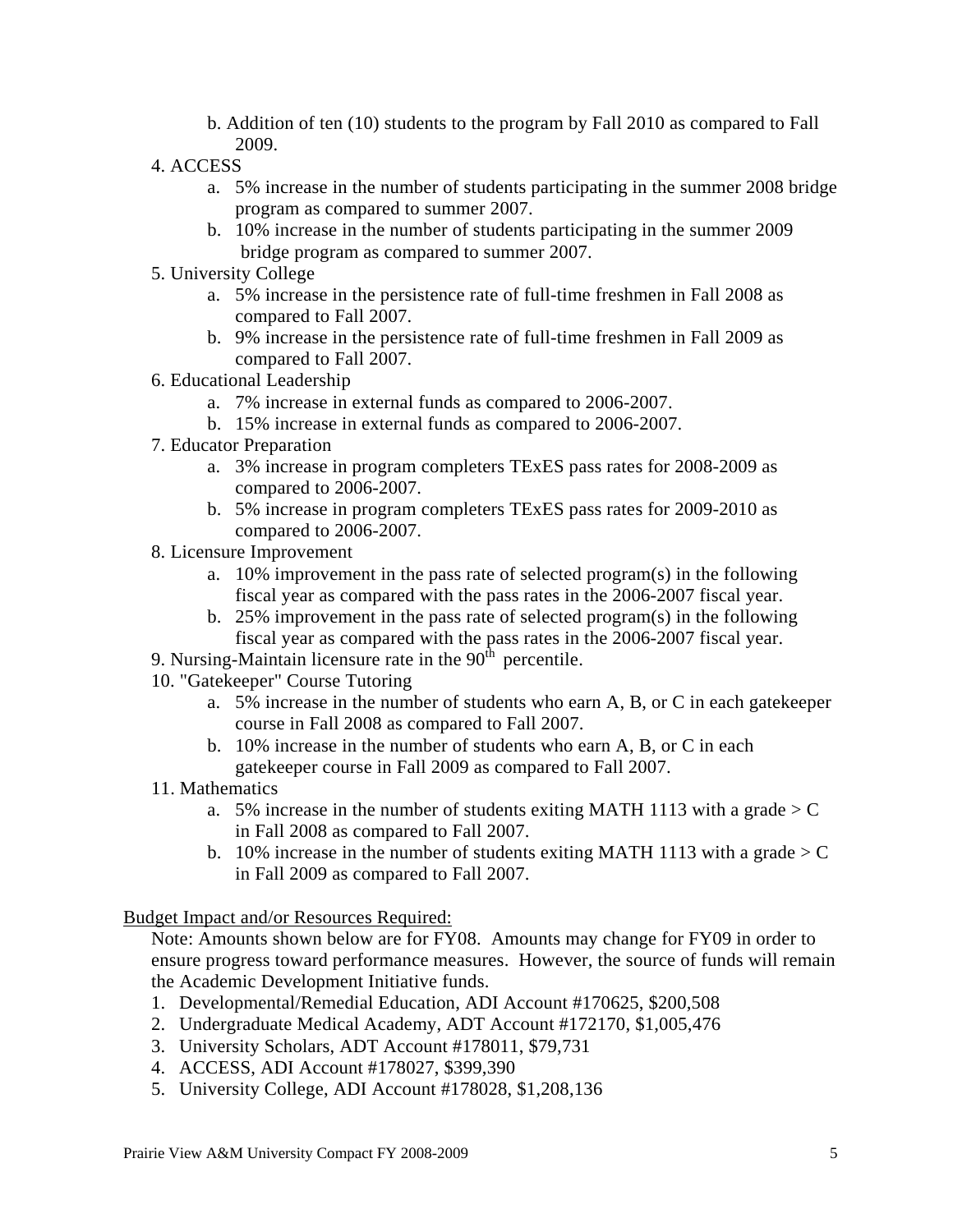- 6. Educational Leadership, ADI Account #172330, \$463,061
- 7. Educator Preparation, ADI Account #172331, \$340,057
- 8. Licensure Improvement, ADI Account #170501, \$50,000
- 9. Nursing, ADI Account #172620, \$1,639,342
- 10. "Gatekeeper" Course Tutoring, ADI Account #170504, \$125,000
- 11. Mathematics, ADI Account #172135, \$419,630

Challenges to Success:

- 1. Filling key leadership positions in ADI-affected programs quickly.
- 2. Getting complete understanding on the part of the academic leadership that they must achieve more to retain the resources that have been provided.

Collaboration/Support Needed:

1. Help in educating legislators and THECB about how continued investment in our historically disadvantaged students will yield enhanced performance.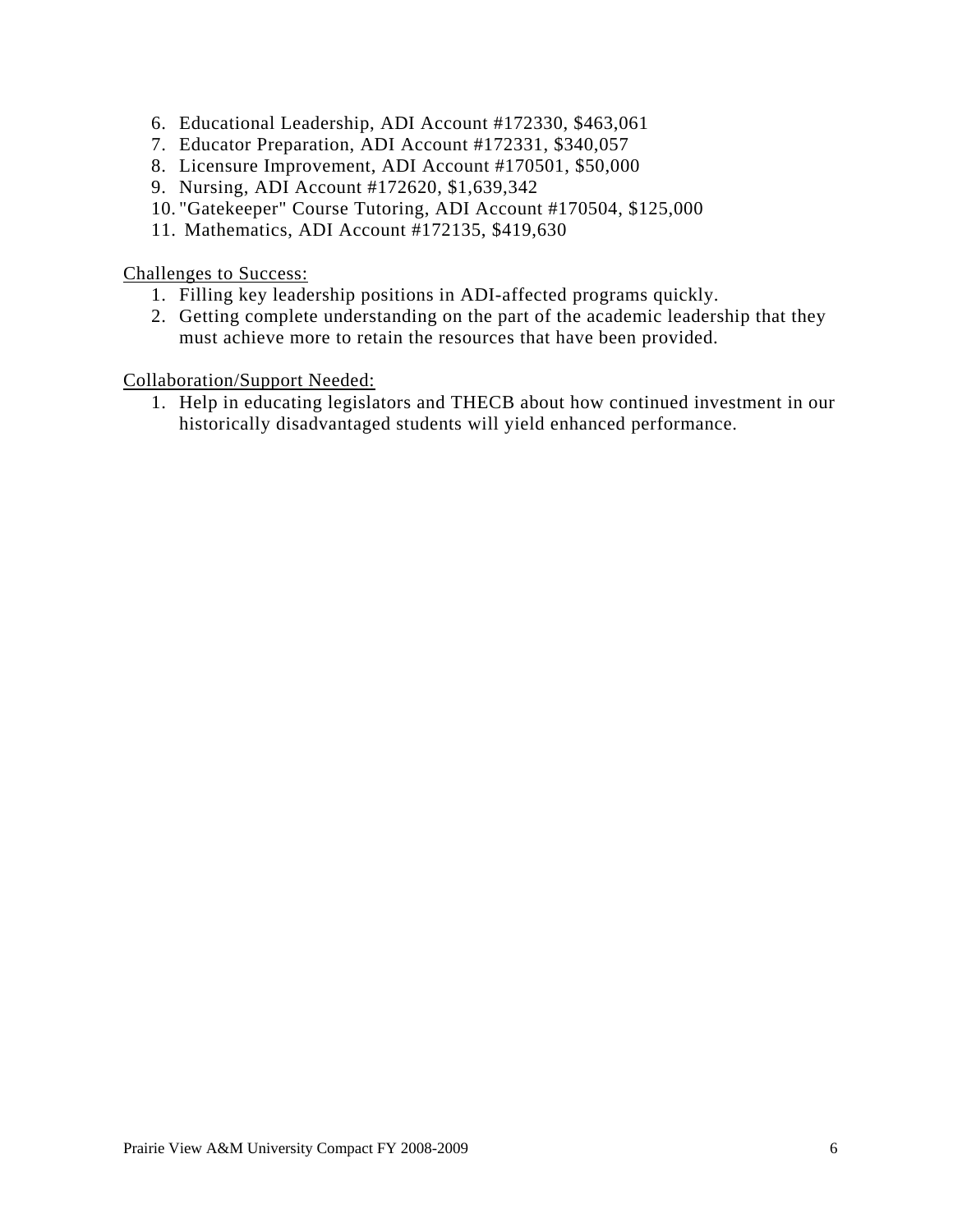## **Priority #2: Make Progress Toward Closing the Gaps Enrollment Goals**

Link to Strategic Plan (if applicable): University Goal #5

## **1st Objective of Priority #2: Achieve the specific academic program enrollment targets set forth in the Academic Development Initiative plan.**

### Strategies:

- 1. By December 1, 2007, communicate the specific enrollment goals to the Associate Provost for Enrollment Management and the affected Deans, Department Heads, and Directors.
- 2. By January 16, 2008, develop a "Compact" with the Associate Provost for Enrollment Management and the affected Deans, Department Heads, and Directors regarding the specific activities that will be undertaken to achieve the identified enrollment growth goals.
	- a. Include in each document, a requirement that the academic unit participate in > three (3) recruiting events mutually agreed upon with the Associate Provost for Enrollment Management.
	- b. Include in each document, a scholarship award goal from departmental scholarships.
- 3. Require all academic units, athletics, and the band to align their scholarship award programs with the Financial Aid Scholarship Office by February 16, 2008 such that awards are made no later than May 1, 2008.
- 4. Require monthly progress reports from the Associate Provost for Enrollment Management, the Assistant Provost for Financial Aid, and from each affected Dean, Department Head, and Director to the Office of Institutional Research by the fifth working day following the end of the month.
- 5. Require a compilation report from the Office of Institutional Research to the President, Provost, and Vice President for Business Affairs by the tenth working day following the end of each month.
- 6. Hold progress meetings as needed with Deans, Department Heads, and Directors who are not meeting their stated goals to make mid-course adjustments in their operating plans.
- 7. Conduct semi-annual progress meetings with the Associate Provost for Enrollment Management and the affected Deans, Department Heads, and Directors during December and May to ensure required performance goals remain their operating priority.
- 8. Communicate annually with the Chancellor and Vice Chancellor for Academic Affairs regarding progress toward goal achievement, barriers to achievement, and plan adjustments.

#### Performance Measures:

- 1. Graduate programs
	- a. Electrical Engineering
		- 1. 5% increase in headcount in Fall 2008 as compared to Fall 2007.
		- 2. 10% increase in headcount in Fall 2009 as compared to Fall 2007.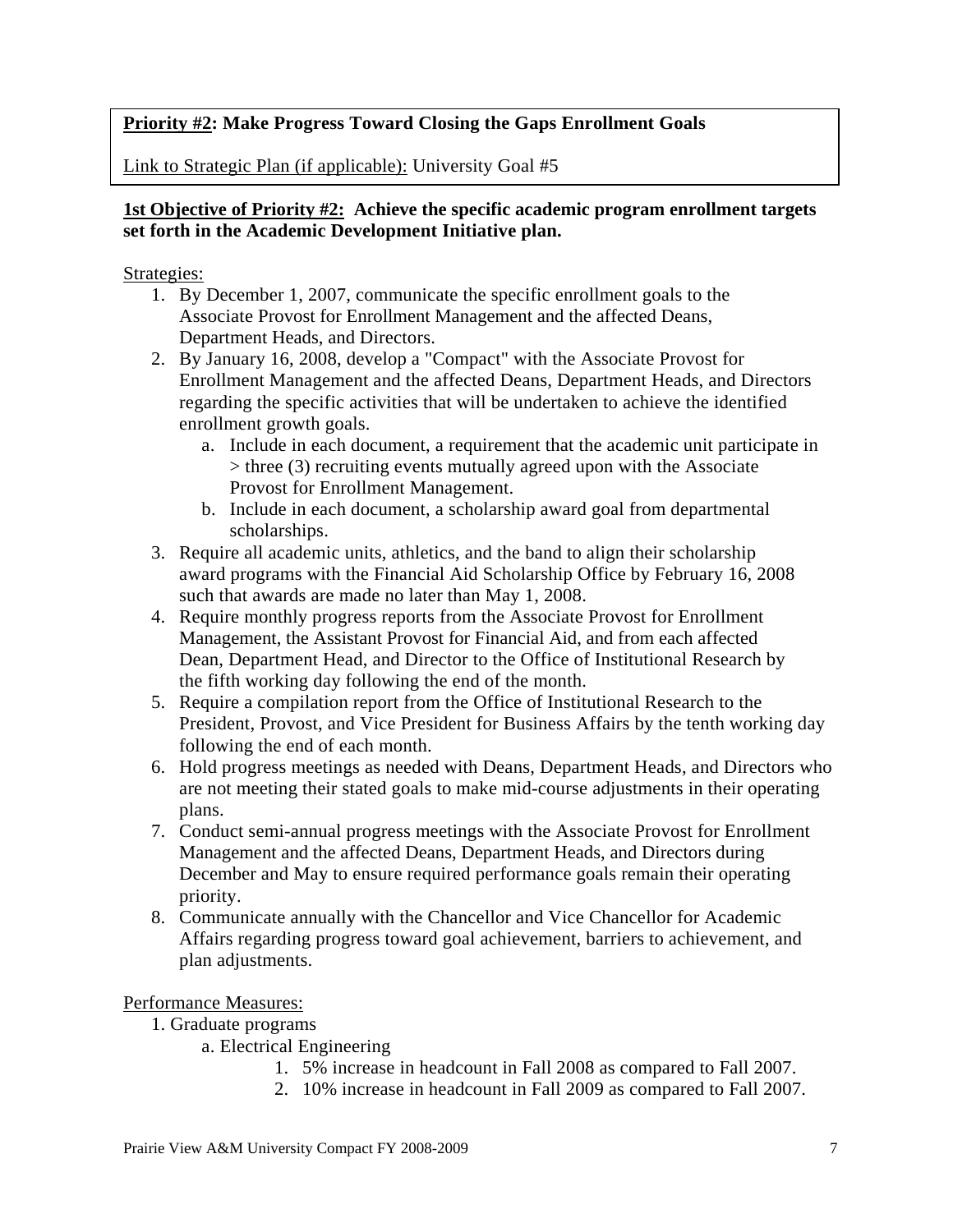- b. MS-Accounting
	- 1. 7% increase in headcount in Fall 2008 as compared to Fall 2007.
	- 2. 12% increase in headcount in Fall 2009 as compared to Fall 2007.
- c. Community Development
	- 1. 5% increase in headcount in Fall 2008 as compared to Fall 2007.
	- 2. 9% increase in headcount in Fall 2009 as compared to Fall 2007.
- 2. Undergraduate programs
	- a. Curriculum & Instruction
		- 1. 6% increase in headcount in Fall 2008 as compared to Fall 2007.
		- 2. 10% increase in headcount in Fall 2009 as compared to Fall 2007.
	- b. College of Business
		- 1. 6% increase in undergraduate enrollment in Fall 2008 as compared to Fall 2007.
		- 2. 12% increase in undergraduate enrollment in Fall 2009 as compared to Fall 2007.
	- c. Accounting
		- 1. 4% increase in undergraduate enrollment in Fall 2008 as compared to Fall 2007.
		- 2. 10% increase in undergraduate enrollment in Fall 2008 as compared to Fall 2007.
	- d. Management & Marketing
		- 1. 4% increase in undergraduate enrollment in Fall 2008 as compared to Fall 2007.
		- 2. 10% increase in undergraduate enrollment in Fall 2009 as compared to Fall 2007.
	- e. Construction Science
		- 1. 6% increase in headcount in Fall 2008 as compared to Fall 2007.
		- 2. 10% increase in headcount in Fall 2008 as compared to Fall 2007.
	- f. Juvenile Justice
		- 1. 7% increase in headcount in Fall 2008 as compared to Fall 2007.
		- 2. 12% increase in headcount in Fall 2009 as compared to Fall 2007.

#### Budget Impact and/or Resources Required:

Note: Amounts shown below are for FY08. Amounts may change for FY09 in order to ensure progress toward performance measures. However, the source of funds will remain the Academic Development Initiative funds.

- 1. Electrical Engineering, ADI Account #172225, \$801,766
- 2. MS-Accounting, ADI Account #172406, \$265,439
- 3. Community Development, ADI Account #172904, \$271,240
- 4. Curriculum & Instruction, ADI Account #172315, \$633,681
- 5. College of Business, ADI Account #172400, \$578,048
- 6. Accounting, ADI Account #172405, \$271,363
- 7. Management & Marketing, ADI Account #172440, \$176,689
- 8. Construction Science, ADI Account #172907, \$219,719
- 9. Juvenile Justice, ADI Account #172950, \$195,164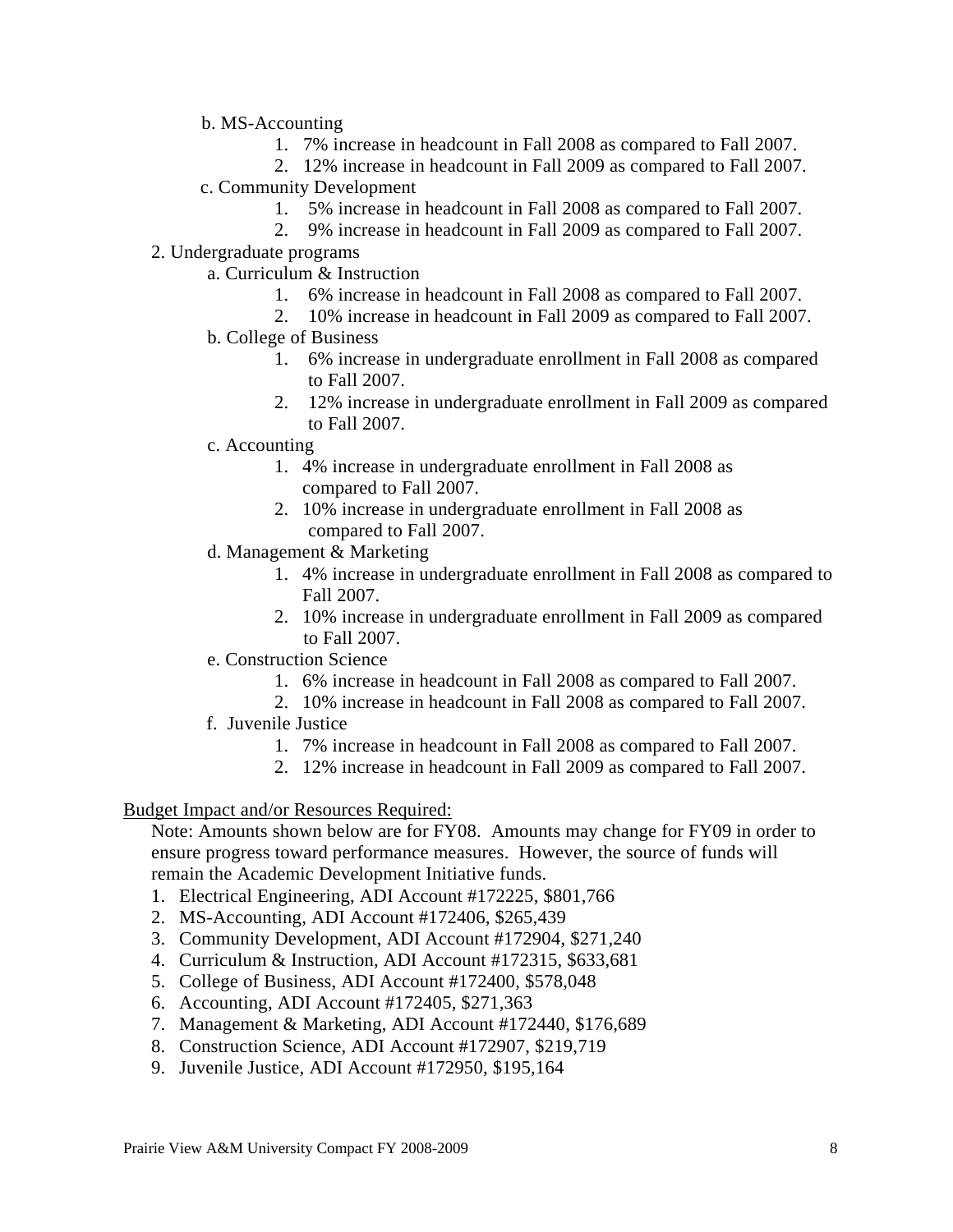Challenges to Success:

- 1. Lack of residential housing on or close to the main campus.
- 2. Getting complete understanding on the part of the academic leadership that they must achieve more to retain the resources that have been provided.

## Collaboration/Support Needed:

1. Help in educating legislators and THECB about how continued investment is necessary to be able to offer the financial and academic assistance needed to our historically disadvantaged students.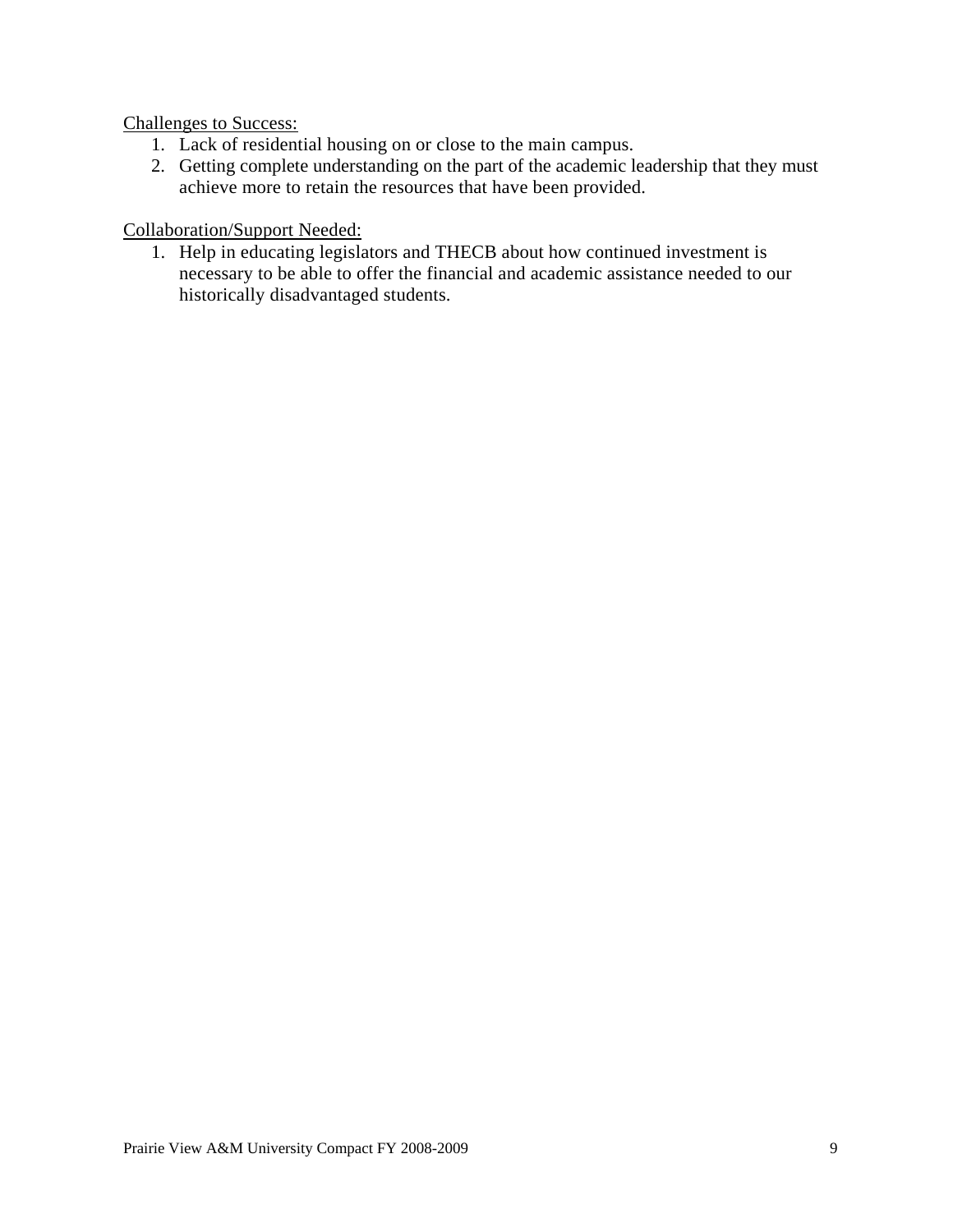## **2nd Objective of Priority #2: Grow the University presence in locations other than the main campus.**

## Strategies:

- 1. Obtain approval for increased capacity off the main campus.
- 2. Extend the current lease in a manner that follows the increased capacity approval.
- 3. Locate the appropriate space for increased capacity and ready it for use.
- 4. Hire a recruiter for the Northwest Houston location.
- 5. Develop and deliver a recruiting program that follows the plan submitted for offcampus programs.
- 6. Increase the Northwest Houston course offerings by 5 courses during 2007-2008 and during 2008-2009.

Performance Measures:

- 1. Approval to increase capacity of off-site programming.
- 2. Site readiness for increased capacity.
- 3. 5% enrollment growth at the Northwest Houston location in 2007-2008 and another 5% in 2008-2009.
- 4. For out years, enrollment growth for increased capacity in accordance with increased capacity plan approval.

Budget Impact and/or Resources Required:

- 1. NW Houston Expansion, ADI Account #170506, \$73,081
- 2. Seed funding=AUF/Local Reserves for the first five years. Once formula funding is available, expected payback to reserves is two-three years.

Challenges to Success:

- 1. Obtaining an appropriate facility.
- 2. Maintaining dual focus between expansion efforts and main campus ADI performance expectations.

Collaboration/Support Needed (Internal and External to A&M System),

- 1. We need for the System Office to assist us in achieving THECB approval for the increased capacity plan.
- 2. We need the System Real Estate Office to assist us in extending our current lease.
- 3. We need the System Treasury Office to assist us in carrying out the financial arrangements for our increased capacity plan.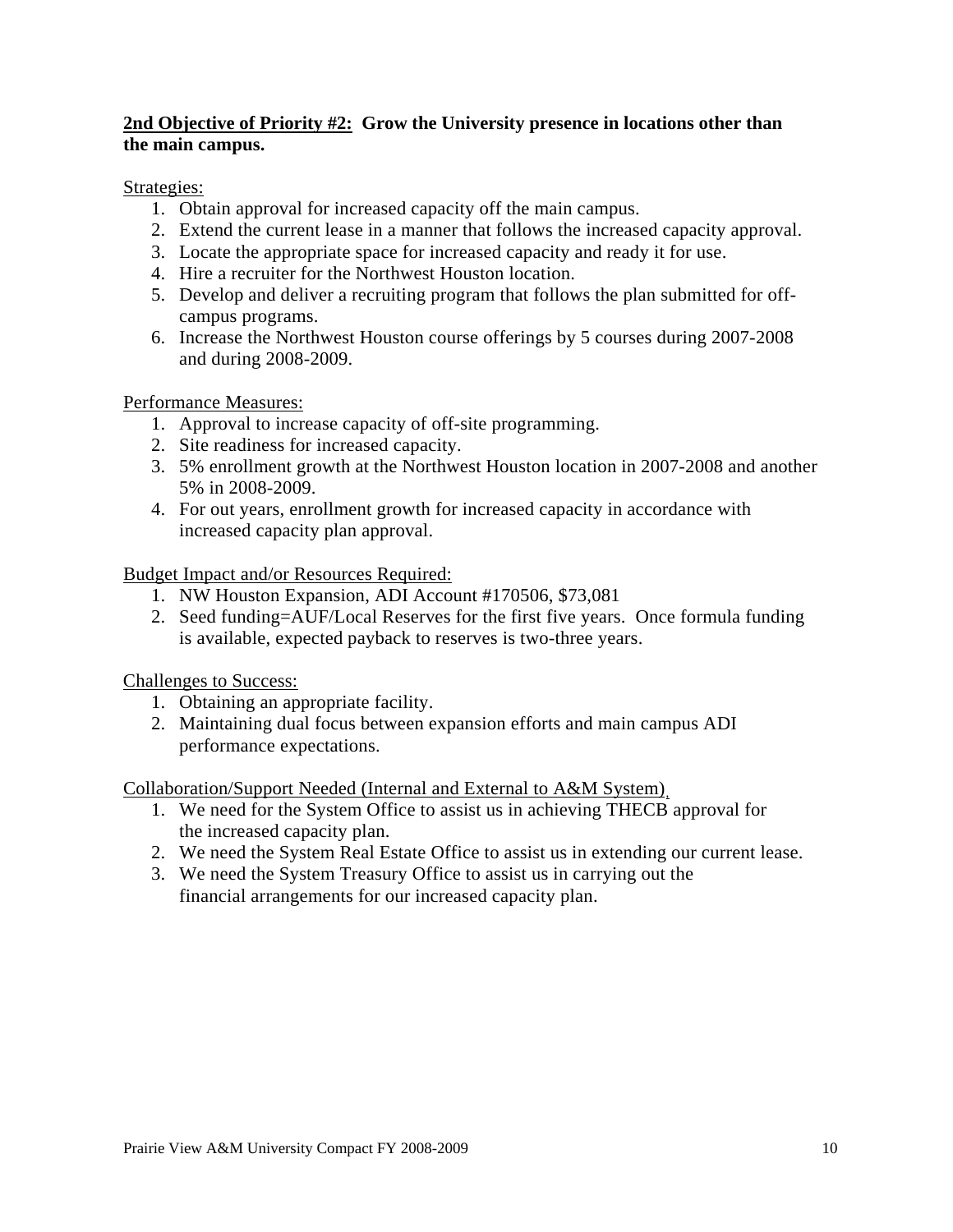## **Priority #3: Strengthen fundraising at PVAMU**

Link to Strategic Plan (if applicable): University Goal #7

## **1st Objective of Priority #3: Increase annual campaign earnings by \$200,000.**

#### Strategies:

- 1. Continue to cultivate donors from the classes of the 1970's and 1980's.
- 2. Include information about the capital campaign in all general university publications.
- 3. Solicit a gift to the campaign from each person who attended a capital campaign awareness gathering within the last 12 months.
- 4. Implementation of a data cleansing exercise to ensure that prospect information is valid and up-to-date.
- 5. Development of an email publication for all alumni.
- 6. Implementation of the Banner Advancement module accompanied by a web giving option by the end of May 2008.

Performance Measures

1. \$200K increases in annual campaign earnings in FY08 as compared to FY07.

Budget Impact and/or Resources Required:

- 1. The University will be able to take advantage of the matching funds reserved (GL Account #022991) which will double the impact of funds raised.
- 2. Continue working with capital campaign consultant to provide guidance to staff and Capital Campaign volunteers.

Challenges to Success:

1. Overcoming a shortage of development personnel due to the termination of a key fundraising executive.

Collaboration/Support Needed (Internal and External to A&M System)

1. We will work with the Prairie View National Alumni Association chapters to identify and obtain gifts from PVAMU alumni.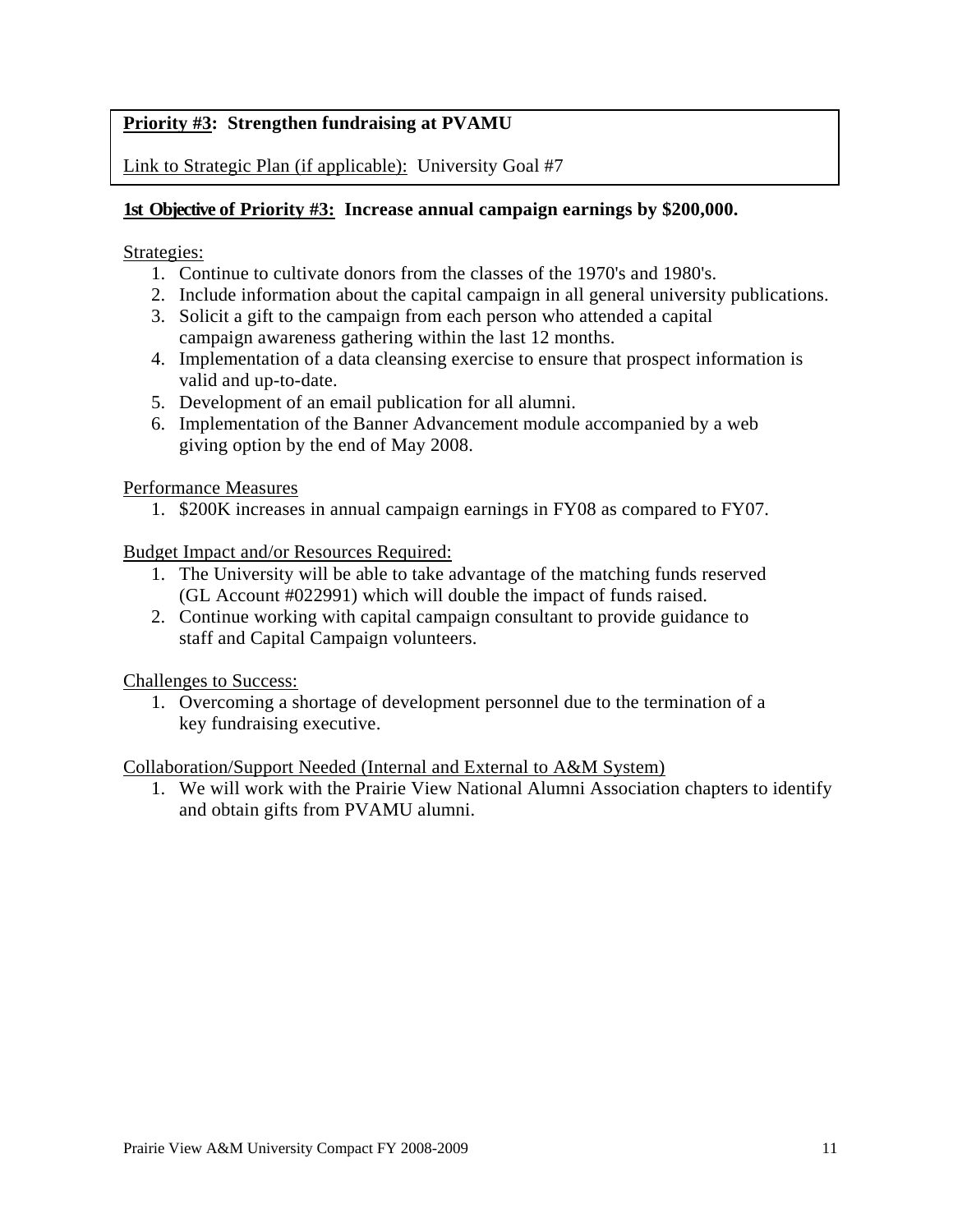## **2nd Objective of Priority #3: Increase the number of planned gifts by 3%.**

Strategies:

- 1. Develop a process and template for planned gifts to the University.
- 2. Schedule at least two meetings per month with potential donors who, based on the results of prospect research, have the capacity to give a planned gift to the university.
- 3. Add at least two prospects per month to the list of potential donors who have the capacity to give a planned gift.

### Performance Measures:

1. 3% increase in the number of planned gifts over the number obtained in FY07.

### Budget Impact and/or Resources Required:

 1. No immediate impact, but the long-term impact will be a positive one for the University's finances.

Challenges to Success:

- 1. Educating PVAMU alumni that you can still give even if you do not have funds to do so right away.
- 2. PVAMU does not have any way to provide professional assistance to a potential planned gift donor who needs advice on how best to structure the planned gift for maximum benefit for both the donor and the university.

Collaboration/Support Needed (Internal and External to A&M System)

- 1. We will work with the Prairie View National Alumni Association chapters to identify and obtain gifts from PVAMU alumni.
- 2. We will contact the TAMU Foundation and the Office of General Counsel for guidance and suggestions in developing our planning giving process and template.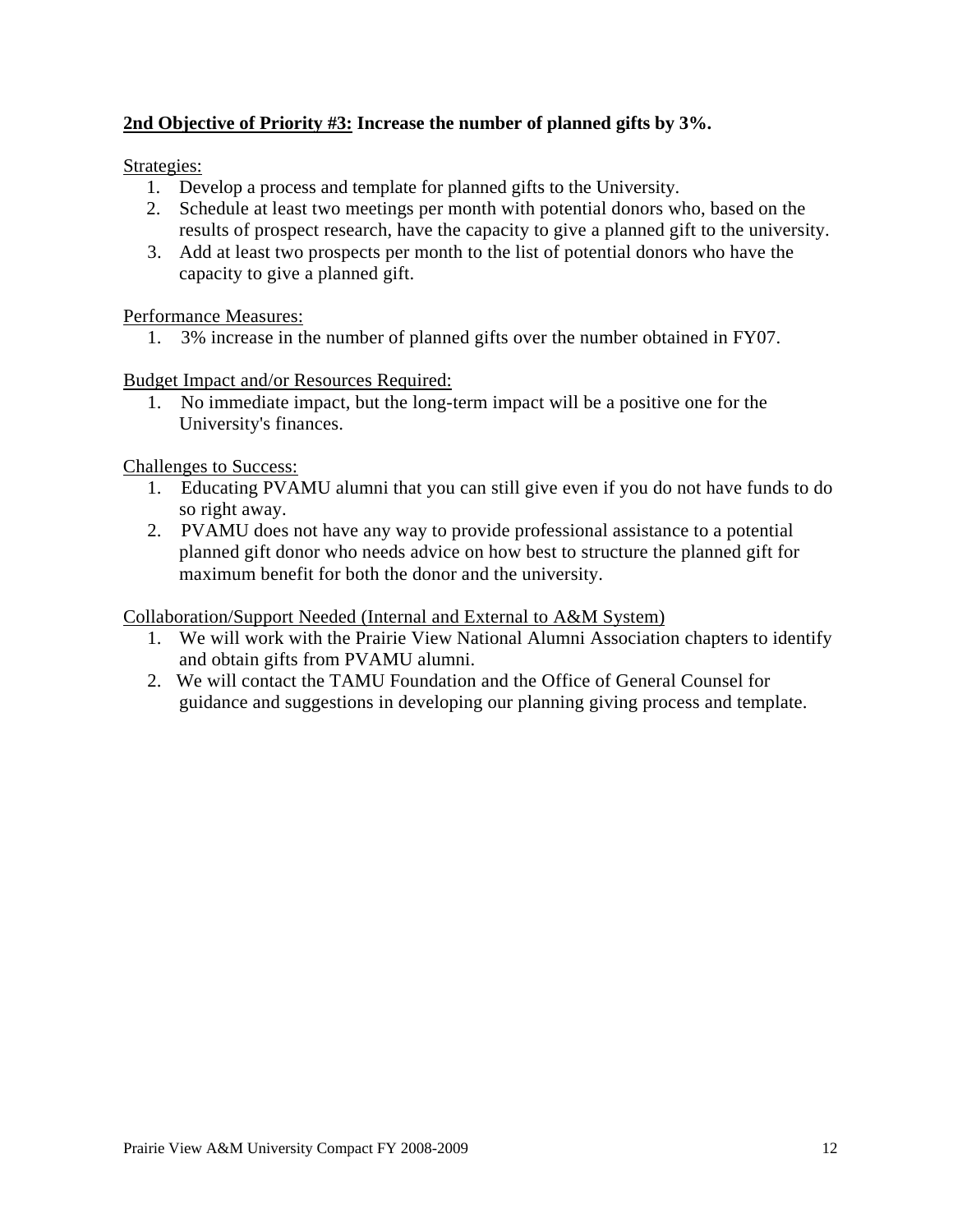## **3rd Objective of Priority #3: Require each Dean to reach established fundraising goals that contribute to the vision and growth of their unit.**

#### Strategies:

- 1. Meet with each Dean to identify his/her unfunded priorities.
- 2. Support each Dean in developing a "Case for Support" for each college/school.
- 3. Support each Dean in identifying at least 20 potential alumni and corporate supporters for the college/school.
- 4. Provide at least one fundraising workshop for Dean and Department Heads during fall 2007.
- 5. Include fundraising efforts in the performance appraisal of each Dean.

#### Performance Measures:

1. Obtain > \$50K in new donations for PVAMU colleges/schools.

#### Budget Impact and/or Resources Required:

1. Deans will have increased capacity to satisfy their unit's needs.

#### Challenges to Success:

1. Developing fundraising finesse in academic leaders who have not had to practice this skill in the past.

#### Collaboration/Support Needed (Internal and External to A&M System)

1. Continue working with capital campaign consultant to provide training for the Deans.